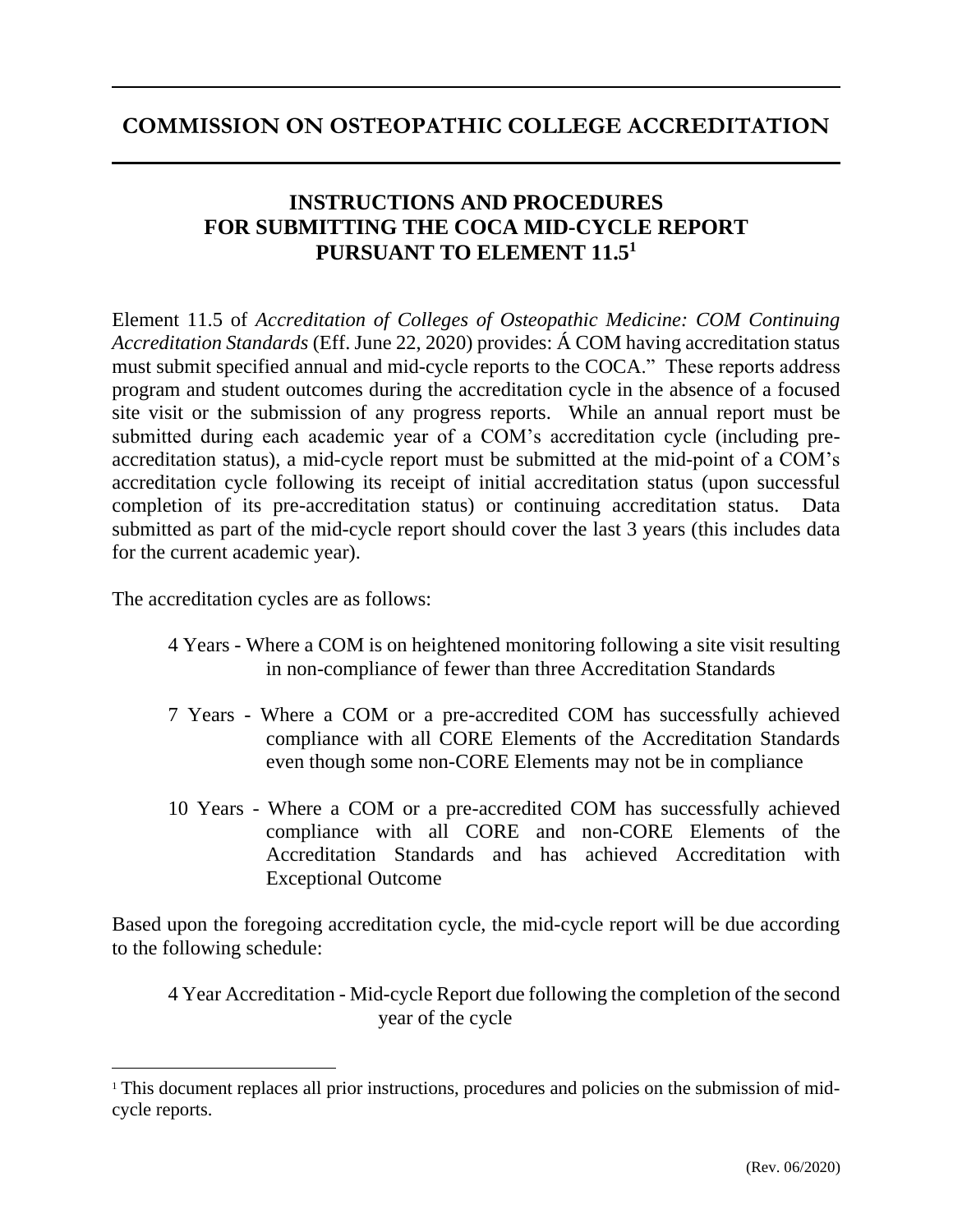#### 7 Year Accreditation - Mid-cycle Report due following the completion of the third year of the cycle

10 Year Accreditation - Mid-cycle Report due following the completion of the fifth year of the cycle

A chart showing the due dates based upon the academic year of a COM's accreditation cycle follows this document.

The purpose of a mid-cycle report is to allow a COM to self-assess its success at meeting its program mission between comprehensive accreditation site visits. The COCA will review mid-cycle reports to determine whether there is credible information to conduct further investigation as to a COM's continuing compliance with the accreditation standards. Such investigation may consist of any one or more of the following:

- Request for additional written information;
- Request to show cause as to why a COM is not in violation of a standard(s);
- Request for COM representatives to appear before the COCA;
- Focused visitation as directed: or
- Reduction in approved class size as directed by the COCA.

Failure to submit a mid-cycle report by the due date may result in an adverse accreditation action.

The COCA will review mid-cycle reports separately from the annual reports at the Spring COCA meeting. The review of a COM's mid-cycle report will be assigned to different reviewers other than those reviewers assigned to the review the COM's annual report. The reviewers will conduct the review through the COCA-Online platform. The review of midcycle reports is conducted during executive session of the COCA meeting and does not require the presence of a COM representative.

The mid-cycle report should address the following standards and elements that reflect the COM's mission and should include a complete copy of the COM's then current mission statement. The evidentiary submissions that correspond to each standard and element will satisfy the documentary attachments. In uploading the documentary attachments, the midcycle report may include Microsoft Excel attachments where information is more suited to a spreadsheet or graph format.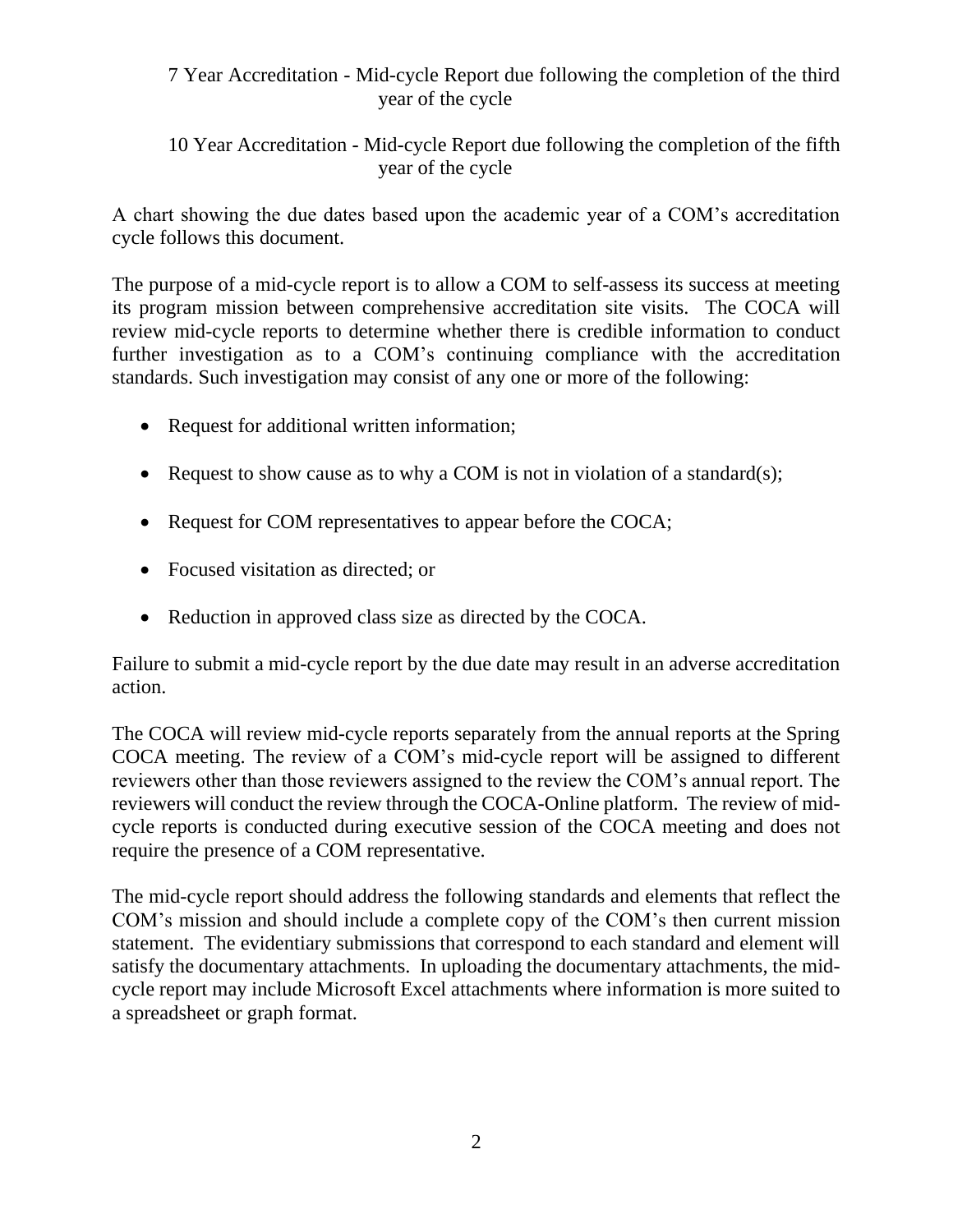#### • **Standard 1: Mission and Governance**

- Element 1.1: Program Mission
- Element 1.2: Strategic Plan
- Element 1.3: Licensing and Regional Accreditation
- Element 1.4: Governance & Program Policies

# • **Standard 2: Leadership and Administration**

• Element 2.4: Accreditation Standard Complaint Policies and Procedures

## • **Standard 3: Finance**

- Element 3.1: Financial Resources
- Element 3.4: Financial Audit

#### • **Standard 4: Facilities**

- Element 4.1: Facilities
- Element 4.2: Security and Public Safety
- Element 4.3: Information Technology
- Element 4.4: Learning Resources

#### • **Standard 5: Learning Environment**

• Element 5.3: Safety, Health, and Wellness

## • **Standard 6: Curriculum**

• All Elements under Standard 6

## • **Standard7: Faculty**

- Element 7.1: Faculty and Staff Resources and Qualifications
- Element 7.2: Faculty Approvals at All Teaching Sites
- Element 7.3: Department Chair Qualifications
- Element 7.4: Primary Care Leadership
- Element 7.5: OMM/OPP Leadership
- Element 7.7: Faculty Development
- Element 7.8: Faculty Appointment and Advancement

## • **Standard 8: Scholarly Activity**

• All Elements under Standard 8

#### • **Standard 9: Students**

• All Elements under Standard 9

## **Standard 10: Graduate Medical Education (GME)**

• All Elements under Standard 10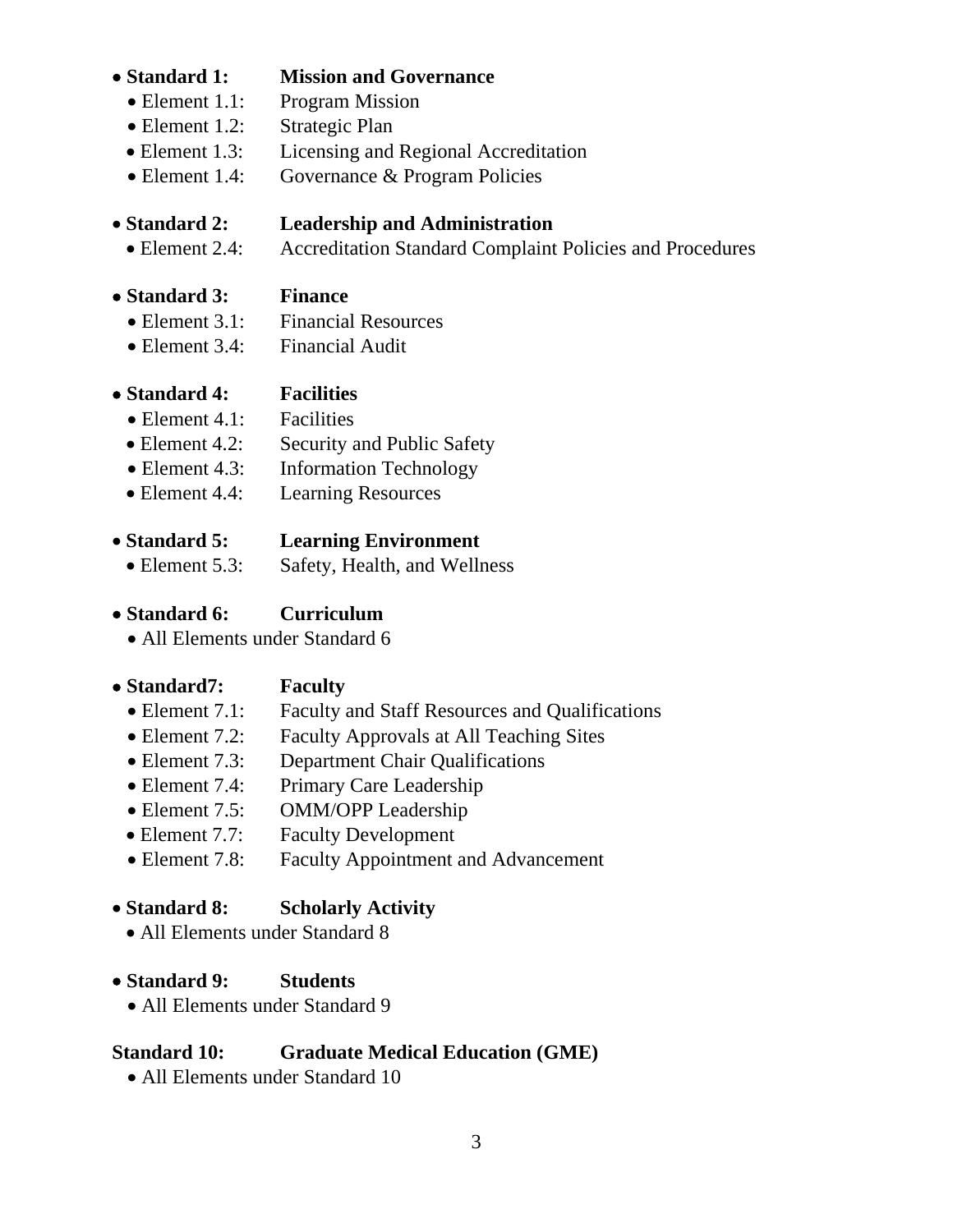#### • **Standard 11: Program and Student Assessment Outcomes**

- All Elements under Standard 11
- **Standard 12: Institutional Accreditation (***For COMs not affiliated with a parent institution and the COCA is the COM's institutional accreditor***)**
	- All Elements under Standard 12

Prior to the specific due date, the COCA staff will notify a COM of the impending due date of the COM's mid-cycle report. All mid-cycle reports must be completed electronically on the COCA-Online platform [\(https://coca-online.org\)](https://coca-online.org/). Instructions and training to access and use this platform must be received from the Department of Accreditation in sufficient time to prepare the mid-cycle report. Please contact COCA Staff, at (312) 202- 8124, or by email at predoc@osteopathic.org for further information regarding COCA-Online and questions regarding the mid-cycle report.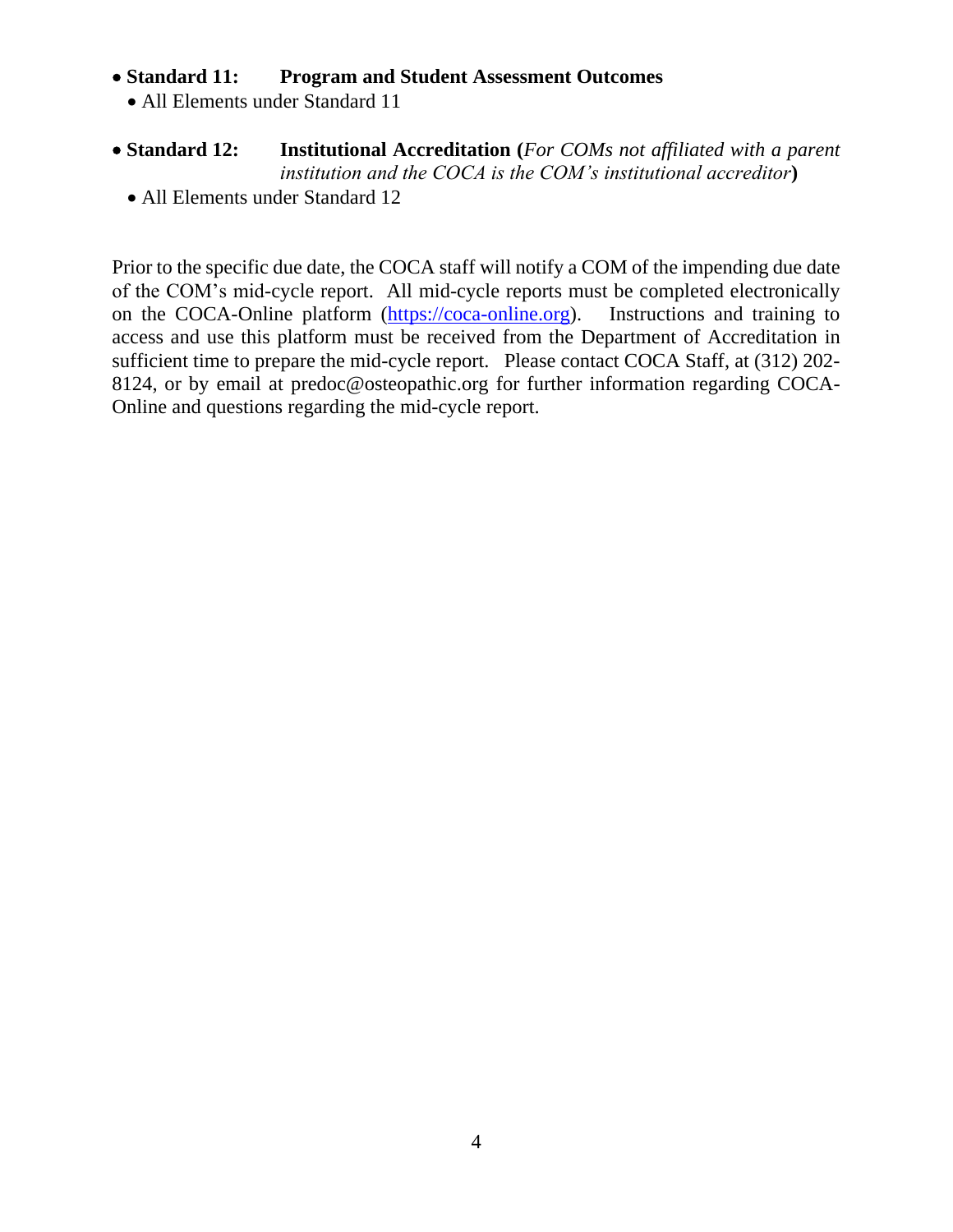## **COM MID-CYCLE REPORT SCHEDULE FOUR-YEAR ACCREDITATION CYCLE\***

| <b>ACADEMIC YEAR</b> | <b>REPORT DUE</b> |
|----------------------|-------------------|
| 2018-2019            | February 2021     |
| 2019-2020            | February 2022     |
| 2020-2021            | February 2023     |
| 2021-2022            | February 2024     |
| 2022-2023            | February 2025     |
| 2023-2024            | February 2026     |
| 2024-2025            | February 2027     |
| 2025-2026            | February 2028     |
| 2026-2027            | February 2029     |
| 2027-2028            | February 2030     |

\**Academic year in which COM received accreditation with heightened monitoring status.*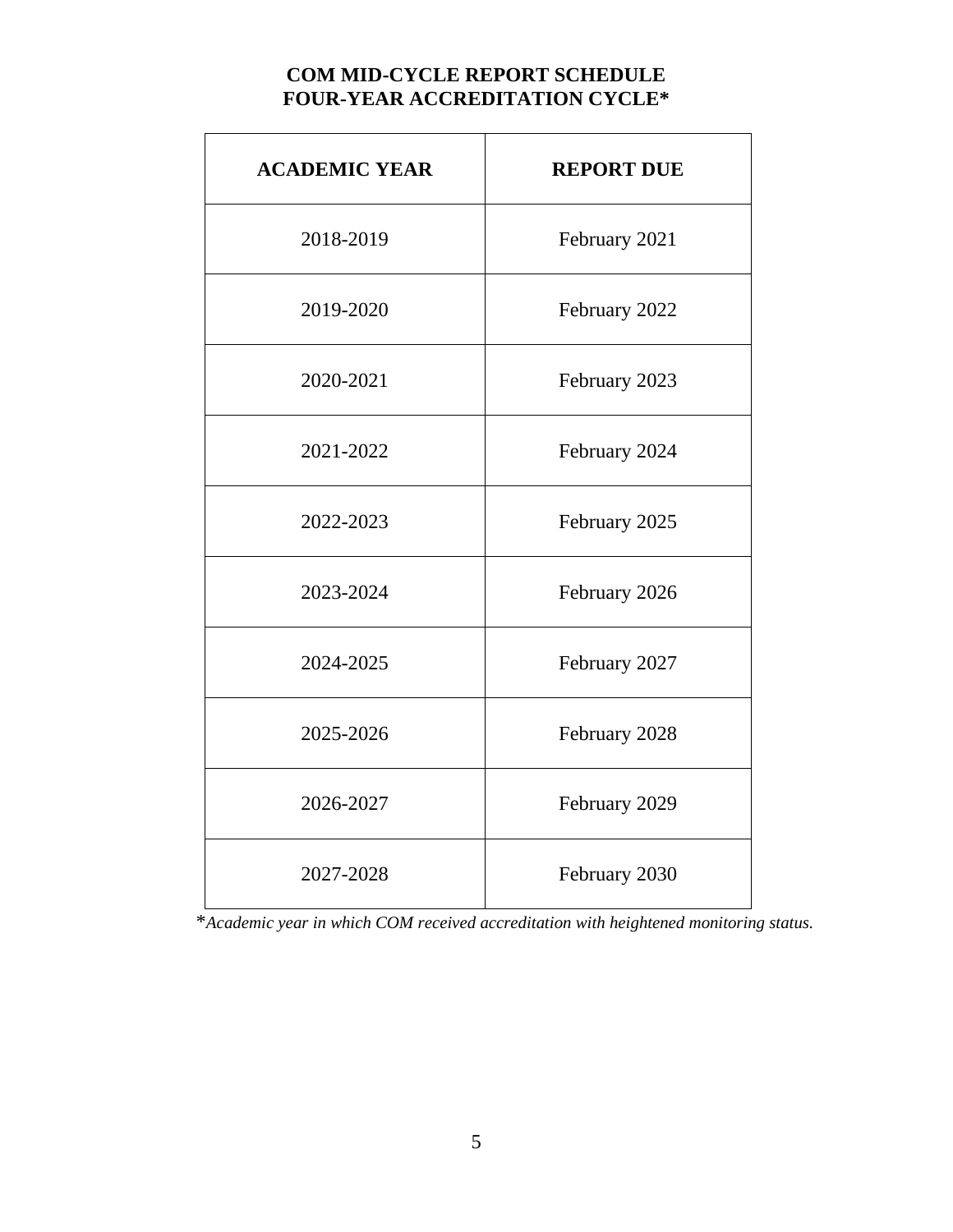#### **COM MID-CYCLE REPORT SCHEDULE SEVEN-YEAR ACCREDITATION CYCLE\***

| <b>ACADEMIC YEAR</b> | <b>REPORT DUE</b> |
|----------------------|-------------------|
| 2017-2018            | February 2021     |
| 2018-2019            | February 2022     |
| 2019-2020            | February 2023     |
| 2020-2021            | February 2024     |
| 2021-2022            | February 2025     |
| 2022-2023            | February 2026     |
| 2023-2024            | February 2027     |
| 2024-2025            | February 2028     |
| 2025-2026            | February 2029     |
| 2026-2027            | February 2030     |
| 2027-2028            | February 2031     |

\**Academic year in which COM received its last accreditation status.*